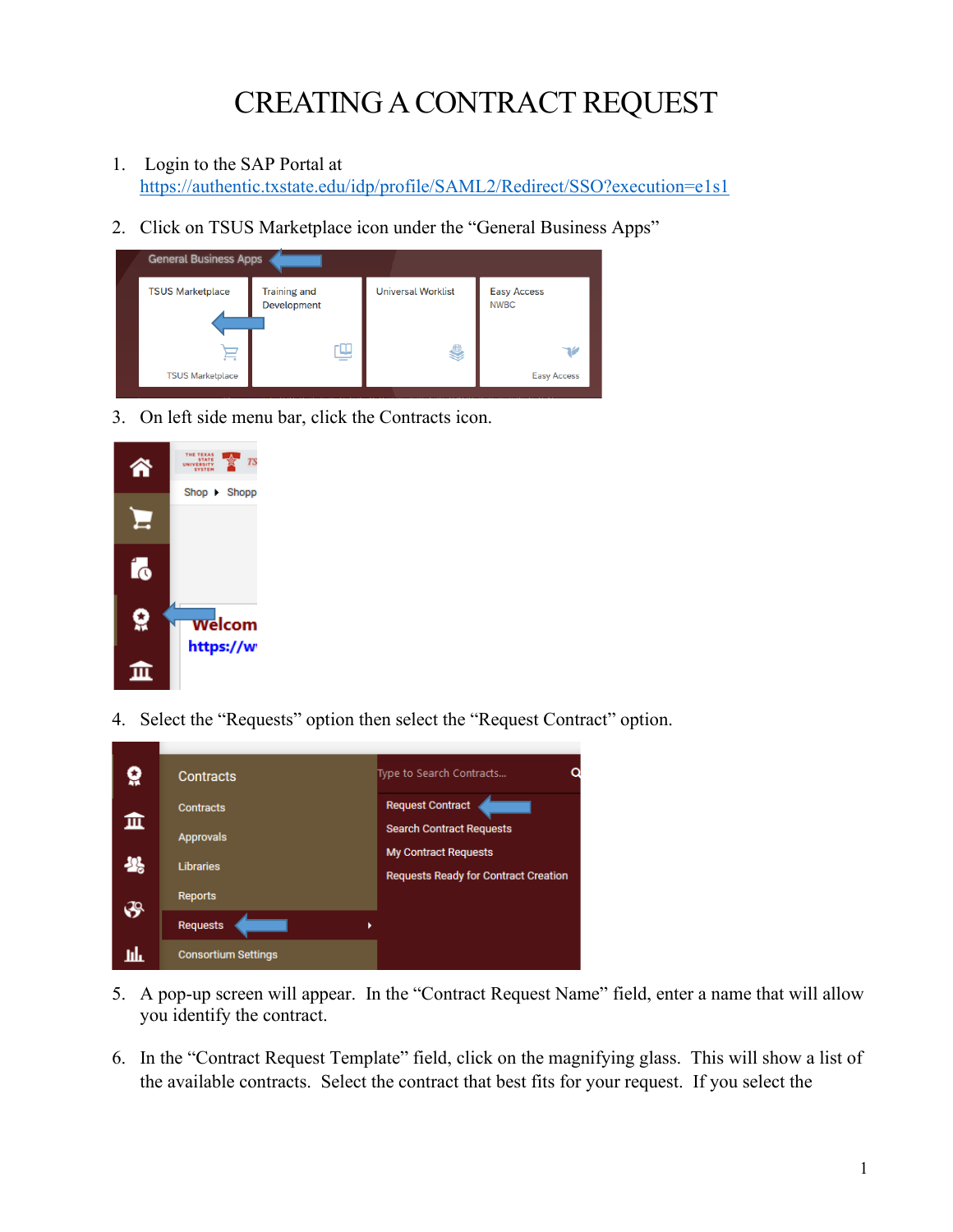incorrect type or are unsure, Procurement can change the type of Contract. Click on the "Submit" button.

| <b>Create Contract Request</b>                                           |                                                                                                                       | ×                        | <b>Create Contract Request</b>                                           | ×                                                            |
|--------------------------------------------------------------------------|-----------------------------------------------------------------------------------------------------------------------|--------------------------|--------------------------------------------------------------------------|--------------------------------------------------------------|
| Contract Request Name *<br>Select a Contract Request<br>Template $\star$ | <b>ALERRT</b>                                                                                                         |                          | Contract Request Name *<br>Select a Contract Request<br>Template $\star$ | Test-JN<br>$\times$<br><b>Personal Services</b><br>Agreement |
| $\star$ Required<br>لغبا<br>ÐІA<br>Staples/S<br><b>HUB</b>               | Consortium<br><b>Hotel/Conferences</b><br><b>Information Technology</b><br>Misc 3rd Party<br><b>Personal Services</b> | Close<br><b>ROCKFORD</b> | $*$ Required                                                             | Submit                                                       |
| ance & Repair (MRO)                                                      | Agreement<br><b>Real Estate</b>                                                                                       | v                        |                                                                          |                                                              |

7. The next page will give you instructions for what is required based on the type of contract you chose. The page will default to the Instructions Tab on the form request. This Tab lists all the documents that you may need to attach on your request. Click on the "Next" button.

| <b>Test-JN</b>                                        | <b>Instructions</b>                                                                                    | <b>B</b> Print Request History ? |  |
|-------------------------------------------------------|--------------------------------------------------------------------------------------------------------|----------------------------------|--|
| Form Number:<br>3437848<br>Request Status: Incomplete | Please answer all questions.<br>Include the following attachments if necessary:                        |                                  |  |
| <b>Instructions</b>                                   | · Sole Source/Proprietary >15K                                                                         |                                  |  |
| <b>Details</b>                                        | • FS06 Form<br>• Vendor Maintenance (if new vendor)<br>· Other attachments as needed for justification |                                  |  |
| $\bullet$<br><b>Attachments</b>                       |                                                                                                        |                                  |  |
| Questions<br>$\overline{\mathscr{A}}$                 |                                                                                                        |                                  |  |
| Review and Complete                                   |                                                                                                        |                                  |  |
| <b>Discussion</b>                                     |                                                                                                        |                                  |  |
| <b>Contract Request Workflow</b>                      |                                                                                                        |                                  |  |
|                                                       |                                                                                                        | Next >                           |  |

8. The "Details" page will allow you to change your "Contract Request Name" (If needed). Click on the "Save Progress" button and then the "Next" button.

| <b>Test-JN</b>                                        | <b>Details</b>          | <b>B</b> Print Request History ?             |
|-------------------------------------------------------|-------------------------|----------------------------------------------|
| 3437848<br>Form Number:<br>Request Status: Incomplete | Contract Request Name * | Test-JN                                      |
| Instructions                                          | Template                | <b>Personal Services Agreement</b>           |
| <b>Details</b>                                        | <b>Contract Type</b>    | <b>Personal Services Agreement</b>           |
| $\bullet$<br>Attachments                              | <b>Description</b>      | Personal Services Agreement Contract Request |
| Questions<br>√<br>Review and Complete                 |                         |                                              |
| <b>Discussion</b><br><b>Contract Request Workflow</b> |                         |                                              |
|                                                       |                         | Save Progress<br>< Previous<br>Next >        |

9. The "Attachments" page is where you will attach all documents needed for the completion of this Contract Request. Any items listed on the Instructions page as well as a Scope of Work, or any supporting attachments or exhibits that are required. (Note: the FS-06, and/or Proprietary Justification should be approved by P&SS before attaching). Click on the "Next" button.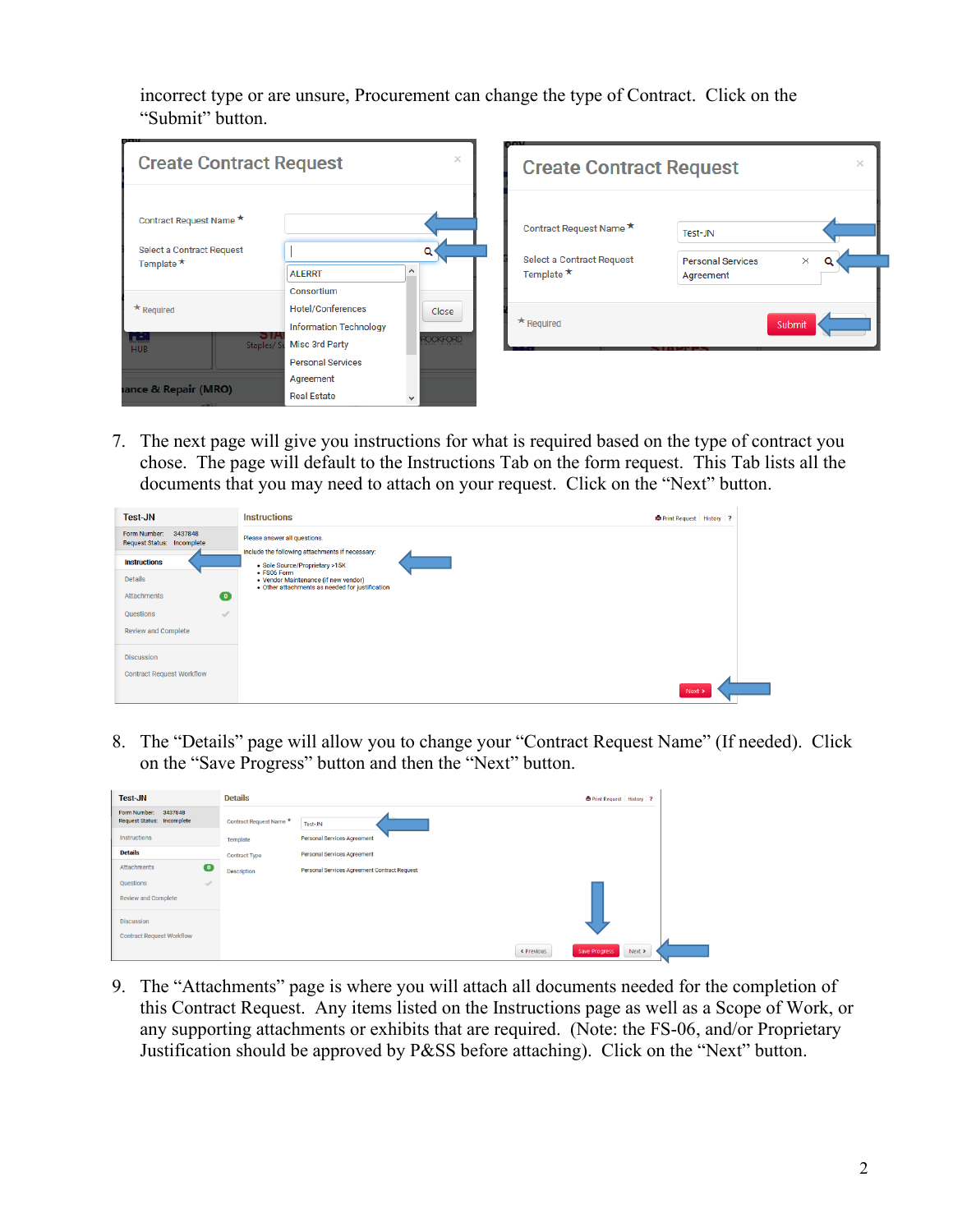| < Back to My Contract Requests                     |                        |  |                                |        |
|----------------------------------------------------|------------------------|--|--------------------------------|--------|
|                                                    | <b>Attachments</b>     |  | <b>Print Request</b> History ? |        |
| Form Number: 3437156<br>Request Status: Incomplete | <b>Add Attachments</b> |  |                                |        |
| Instructions                                       |                        |  |                                |        |
| <b>Details</b>                                     |                        |  |                                |        |
| <b>Attachments</b>                                 |                        |  |                                |        |
| Questions<br>$\mathcal{A}$                         |                        |  |                                |        |
| Review and Complete                                |                        |  |                                |        |
| <b>Discussion</b>                                  |                        |  |                                |        |
| <b>Contract Request Workflow</b>                   |                        |  |                                |        |
|                                                    |                        |  | < Previous                     | Next > |

10. On the "Questions" page, you bill be asked to complete fields depending on the type of contract you selected. Only fields that pertain to the particular contract type will be shown. (Note: fields with an asterisk "\*" next to them are required fields)

| <b>Test-JN</b>                                        | <b>Questions</b>                                  | Print Request History ?               |
|-------------------------------------------------------|---------------------------------------------------|---------------------------------------|
| Form Number:<br>3437156<br>Request Status: Incomplete | <b>General Information</b><br>$\sim$              |                                       |
| <b>Instructions</b>                                   | Contract Name <sup>@</sup>                        |                                       |
| <b>Details</b>                                        |                                                   |                                       |
| $\bullet$<br>Attachments                              |                                                   |                                       |
| <b>Questions</b><br>$\mathcal{A}$                     | <b>Second Party</b><br>$\alpha$<br>Type to filter |                                       |
| <b>Review and Complete</b>                            |                                                   |                                       |
| <b>Discussion</b>                                     | <b>Additional Second Parties</b>                  |                                       |
| <b>Contract Request Workflow</b>                      | $\alpha$<br>Type to filter                        |                                       |
|                                                       | Consortium Name *                                 |                                       |
|                                                       | Consortium Contract Number *                      |                                       |
|                                                       |                                                   |                                       |
|                                                       | Department Contact *                              |                                       |
|                                                       | * Required                                        | Save Progress<br>Next ><br>< Previous |

11. The "Review and Complete" page will identify if any areas are incomplete. In this instance, the "Questions" page is missing required information. Click on the "Questions" option on the lefthand menu bar. Click on the "Save Progress" button and then on the "Next" button until you return to the "Review and Complete" page. When all sections are green, click on the "Complete Request" button. The request will be sent to Procurement and Strategic Sources for review and creation of the contract.

| <b>Test-JN</b>                                        | <b>Review and Complete</b>                                                              |                         |  |
|-------------------------------------------------------|-----------------------------------------------------------------------------------------|-------------------------|--|
| Form Number:<br>3437848<br>Request Status: Incomplete | All sections with required fields must be complete before you can complete your request |                         |  |
| <b>Instructions</b>                                   | <b>Section</b>                                                                          | <b>Progress</b>         |  |
| <b>Details</b>                                        | <b>Instructions</b>                                                                     | ø<br>No Required fields |  |
| <b>Attachments</b><br>0                               | <b>Details</b>                                                                          | ø<br>No Required fields |  |
| <b>Ouestions</b><br>$\overline{\mathscr{A}}$          | <b>Attachments</b>                                                                      | Ø<br>No Required fields |  |
| <b>Review and Complete</b>                            | Questions                                                                               | $\circ$<br>Incomplete   |  |
|                                                       |                                                                                         |                         |  |
| <b>Discussion</b>                                     |                                                                                         |                         |  |
| <b>Contract Request Workflow</b>                      |                                                                                         |                         |  |
|                                                       | <b>*</b> Required                                                                       | < Previous              |  |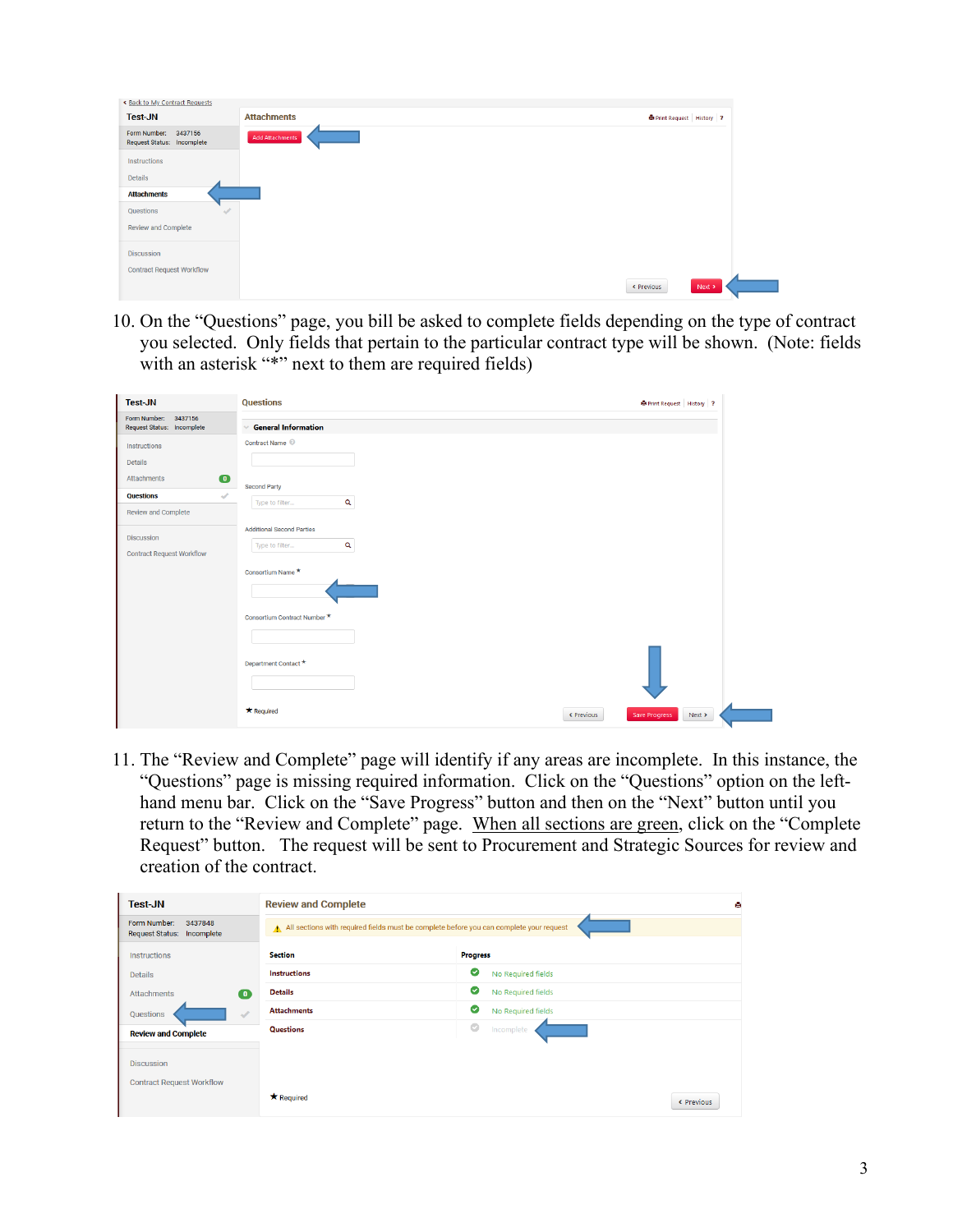| <b>Test-JN</b>                                        | <b>Review and Complete</b> |                               | Print Request History ? |
|-------------------------------------------------------|----------------------------|-------------------------------|-------------------------|
| Form Number:<br>3437156<br>Request Status: Incomplete | Required fields complete   |                               |                         |
| Instructions                                          | <b>Section</b>             | <b>Progress</b>               |                         |
| <b>Details</b>                                        | <b>Instructions</b>        | ◎<br>No Required fields       |                         |
| $\bullet$<br><b>Attachments</b>                       | <b>Details</b>             | ◙<br>No Required fields       |                         |
| ✔<br>Questions                                        | <b>Attachments</b>         | ◙<br>No Required fields       |                         |
| <b>Review and Complete</b>                            | Questions                  | ◙<br>Required fields complete |                         |
|                                                       |                            |                               |                         |
| <b>Discussion</b>                                     |                            |                               |                         |
| <b>Contract Request Workflow</b>                      |                            |                               |                         |
|                                                       | * Required                 | « Previous                    | Complete Request        |

- 12. Procurement and Strategic Sourcing will route the contract request to other departments via a workflow (if established) that will need to be reviewed and approve the request.
- 13. Once the contract is generated, it will be routed for signatures.
- 14. Once the contract is fully executed, Procurement and Strategic Sourcing will send an email informing you that the contract is executed. You can then go into the contract section in the TSUS Marketplace and view the contract.
- \*\*\***NOTE**: Once the request has been submitted, you will be unable to edit or attach documents. Please contact P&SS at [contracts@txstate.edu](mailto:contracts@txstate.edu) if you need to make any changes needed to submit additional documentation.

## **RETREIVING THE EXECUTED CONTRACT**

When you are notified that the contract is fully executed, it will include the contract number. This is what you will use to search for your contract.

- 1. Login to the SAP Portal at <https://authentic.txstate.edu/idp/profile/SAML2/Redirect/SSO?execution=e1s1>
- 2. Click on TSUS Marketplace icon under the "General Business Apps".

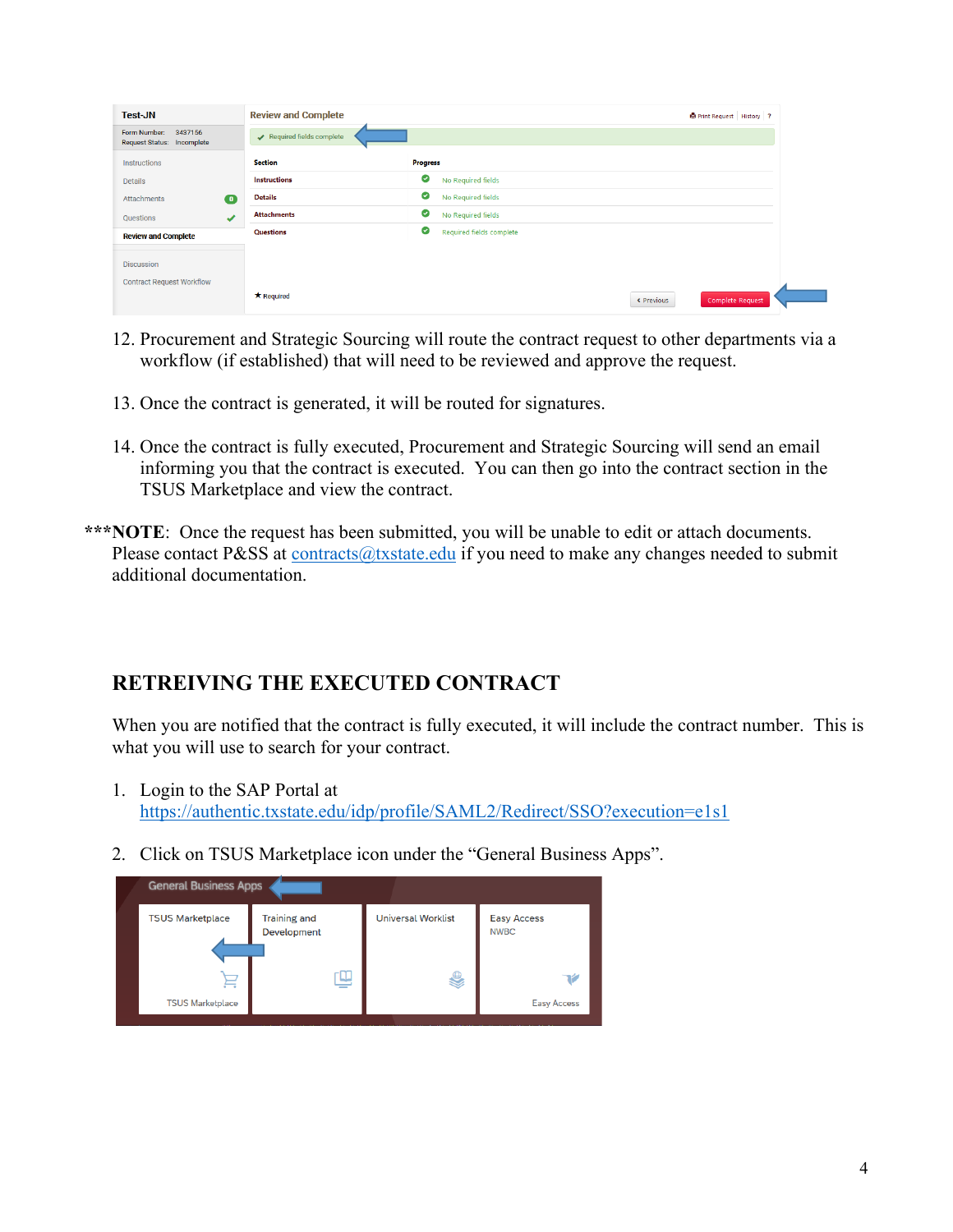3. On left side menu bar, click the Contracts icon. Enter the contract number from the email in the search field. Click on the magnifying glass.

|              | THE TEXAS<br>STATE<br>UNIVERSITY<br>SYSTEM<br>$Show \rightarrow$ Shopp | 谷<br>Ξ<br>Í. | THE TEXAS<br>STATE<br>UNIVERSITY<br>SYSTEM<br>$\rightarrow$<br><b>TSUS Marketplace</b><br>Shop + Shopping + Shopping Home |                                                                                                                                                                         |
|--------------|------------------------------------------------------------------------|--------------|---------------------------------------------------------------------------------------------------------------------------|-------------------------------------------------------------------------------------------------------------------------------------------------------------------------|
| Í.<br>ë<br>血 | <b>Welcom</b><br>https://w                                             | õ<br>血<br>米  | <b>Contracts</b><br><b>Contracts</b><br><b>Approvals</b><br><b>Libraries</b>                                              | Type to Search Contracts<br>Q<br><b>Contracts Home</b><br>$\mathbf{V}$ .<br><b>Search Contracts</b><br><b>View Saved Searches</b><br><b>Search Contract Attachments</b> |
|              | $N = \sqrt{2N}$                                                        | æ            | Reports                                                                                                                   | <b>Create New Contract</b><br>$\mathcal{L} = \{1,2,3,4\}$                                                                                                               |
|              | Contracts<br>Contracte                                                 |              | TXST-BUYB-2020-5481-Procure<br><b>Contracts Home</b>                                                                      | Q                                                                                                                                                                       |

4. Click on the contract number.

|                | TXST-BUYB-2020-5481-Procure<br>Awards, Trophies, and Personal Recognition Products |                      |           |                         |          |
|----------------|------------------------------------------------------------------------------------|----------------------|-----------|-------------------------|----------|
| Second Party:  | Ecoimprint LLC $\triangle$                                                         | Start Date:          | 7/1/2019  | Version Type:           | Original |
| Contract Type: | BuyBoard                                                                           | End Date:            | 6/30/2022 | Renewal No.:            | 0        |
| Status:        | <b>Executed: In Effect</b>                                                         | Active for Shopping: | Yes       | Amendment No.: 0        |          |
|                |                                                                                    |                      |           | <b>Extension Count:</b> | - 0      |

5. On the contract details page, click on the "Attachments" options on the left-hand menu bar.